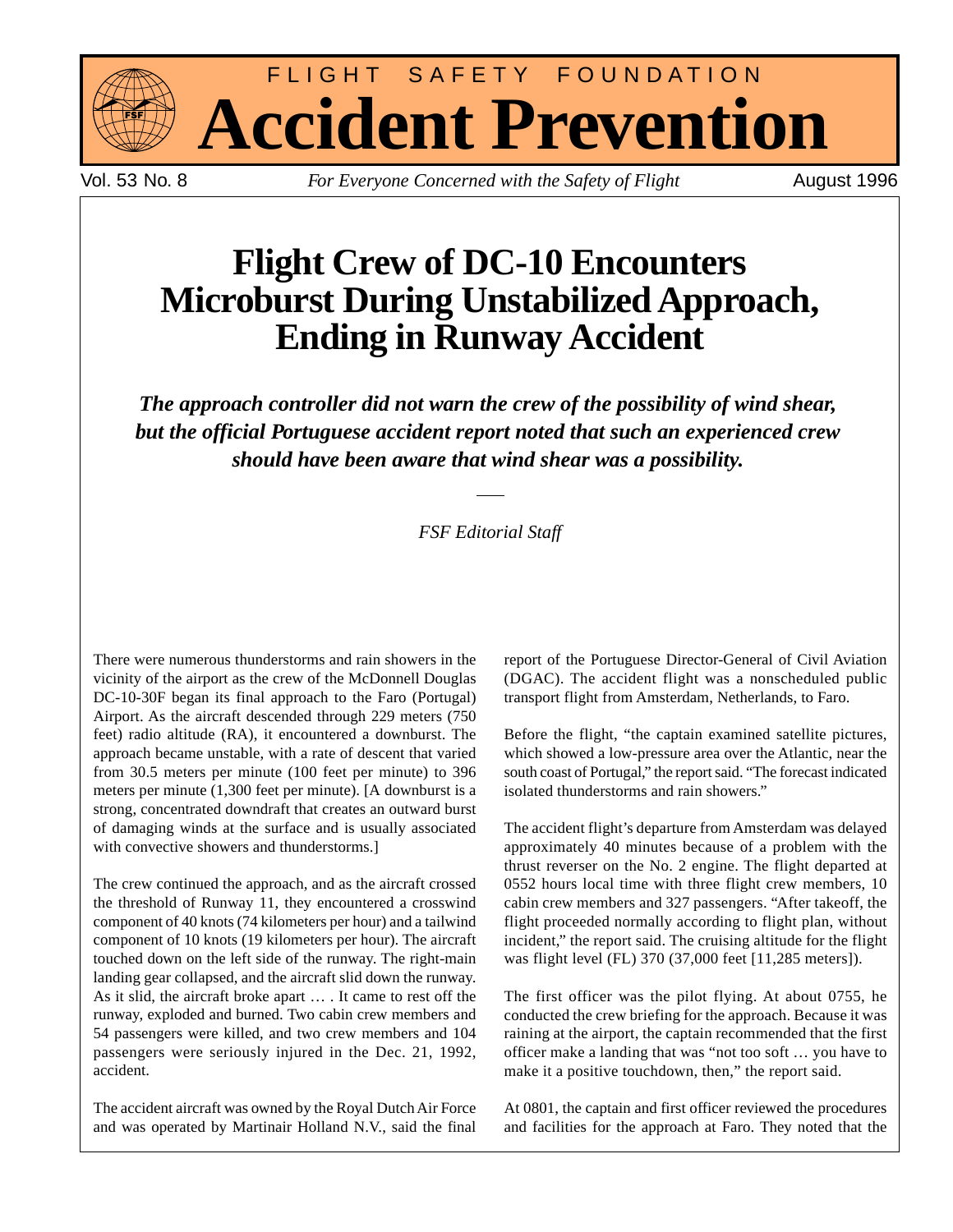

### **McDonnell Douglas DC-10**

The McDonnell Douglas DC-10 first flew in 1970. It was designed as an all-purpose commercial transport able to carry 270 mixed-class passengers and 380 passengers in an all-economy configuration. The DC-10-30 series has a maximum takeoff weight of 263,085 kilograms (580,000 pounds), a maximum cruising speed of 490 knots (908 kilometers per hour) and a service ceiling of 10,180 meters (33,400 feet). The DC-10-30 has a range of 4,000 nautical miles (7,413 kilometers) with maximum payload at maximum zero-fuel weight.

Source: Jane's All the World's Aircraft

runway at Faro did not have an approach-light system and that the very high frequency omnidirectional radio range (VOR) approach was not aligned with the runway. The captain told the first officer that they needed at least 2,000 meters (6,562 feet) visibility for the VOR approach.

At 0803:42, the crew contacted Lisbon Control Center (which was controlling the flight) and requested a descent. The flight was cleared down to FL 230 (23,000 feet [7,015 meters]). After obtaining the weather report for Faro, the captain told the first officer that if they could not land at Faro, they would proceed to Lisbon.

The first officer reviewed the aircraft's airborne weather radar and told the captain that he did not see anything on the display, the report said. Then, the captain and the first officer discussed the possibility of radar returns from the right at a distance of 10 kilometers (6.2 miles).

At 0809:36, the flight was cleared to descend to FL 70 (7,000 feet [2,135 meters]), and the crew was told to contact Faro Approach Control, which the crew acknowledged. The crew then contacted Faro Approach Control and reported descending to FL 70. Faro Approach Control provided landing instructions and the current weather conditions to the accident crew.

The weather provided to the accident crew was as follows: Winds from 150 degrees at 18 knots (30 kilometers per hour), visibility 8,203 feet (2,500 meters), thunderstorms with 3/8 clouds at 500 feet (152 meters), 7/8 clouds at 2,300 feet (701 meters), 1/8 cumulonimbus clouds at 2,500 feet (762 meters), temperature 61 degrees F (16 degrees C).

The first officer commented that the weather was extremely bad. A cabin crew member asked the flight crew about the weather at Faro, and the captain replied that the weather was extremely bad, the report said.

The first officer flew the instrument approach into Faro. At 0820:10, the accident flight was cleared to descend to 1,220 meters (4,000 feet), which the crew acknowledged.

The first officer asked the captain for "slats takeoff," which was followed 27 seconds later by a request for "flaps 15," the report said. The captain confirmed both requests.

At 0824:34, the flight was cleared down to 915 meters (3,000 feet), the report said. Moments later, Faro Approach Control cleared another flight for landing and told the crew of that flight that the wind was from 150 degrees at 20 knots (37 kilometers per hour) and that the runway was flooded.

At approximately 0826, the accident crew reported overhead and leaving 1,220 meters (4,000 feet) for 915 meters (3,000 feet), the report said. Faro Approach Control then cleared the accident flight to descend to 610 meters (2,000 feet). "According to crew statements, the aircraft was flying in clear sky at [1,220 meters (4,000 feet)] when passing overhead Faro with the airport and [another aircraft that was landing] visible," the report said.

At approximately 0829, Faro Approach Control instructed the accident crew to report at minimums or the runway in sight and informed the flight crew that the runway was flooded, the report said.

When the accident flight was about seven nautical miles (NM) (13 kilometers) distance measuring equipment (DME) from Faro VOR, "the landing gear was selected down," the report said. The first officer then asked the captain for "flaps 35."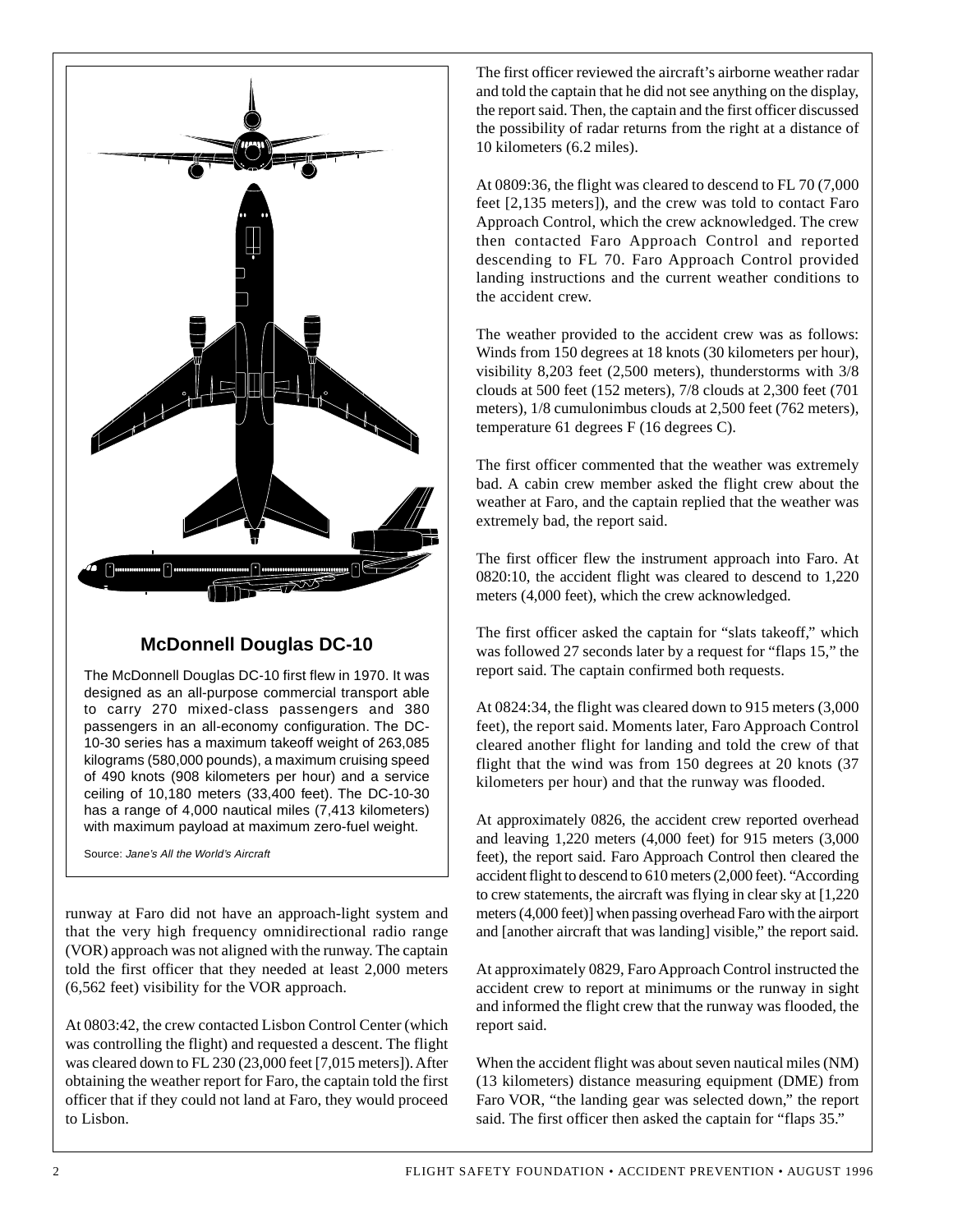At 0830:18, "the autopilot was changed from altitude hold to vertical speed," the report said. The first officer then asked for "flaps 50," which was confirmed by the captain, "and then the aircraft was configured for landing."

The captain gave the other flight crew members wind information from the aircraft's inertial navigation system (INS): "Wind is coming from the right, 30 knots [56 kilometers per hour], drift 12 degrees … ," the report said.

At 0831, the accident flight was 3.5 nautical miles (6.4 kilometers) out at 366 meters (1,200 feet). At this point, the captain said the runway was clearly visible. Sixteen seconds later, the first officer announced, "Spoilers," and six seconds later the spoilers were armed.

# **Approach Became Unstable**

When the accident aircraft was at an altitude of 995 feet (303 meters) and at a speed of 140 knots (259 kilometers per hour), "an oscillation [began] with values of vertical G between  $+0.75$  G and  $+1.25$  G," the report said. "With the aircraft at 249 meters [815 feet], a fluctuation [began] in the flight parameters."

At 0832:11, Faro Approach Control asked the accident crew if they had the runway lights in sight. The crew reported the lights in sight. Faro Approach Control then cleared the flight for Runway 11 and told the crew that the wind was from 150 degrees, gusting to 20 knots (37 kilometers per hour).

At 0832:15, "The start of synchronized oscillations of  $N_1$ [compressor speed], between 55 [percent] and 105 percent [were recorded on the accident aircraft's digital flight data recorder (DFDR)]," the report said. Eight seconds later, when the accident aircraft was at a radar altitude of approximately 177 meters (580 feet), the first officer switched the autopilot from CMD (command mode) to CWS (control-wheel steering).

Faro Approach Control then asked the accident crew if the runway lights were too bright. The crew responded that the lights were acceptable at the present level.

At 0832:50, the captain warned the first officer, "Speed is a bit low, speed is low," the report said. Four seconds later, the captain said, "Speed is okay." The first officer then asked for "windshield anti-ice. I don't see anything," the report said.

At 0833:05, the captain warned the first officer, "A bit low, bit low, bit low," which was acknowledged by the first officer, the report said. Two seconds later, the autothrottle increased power to 102 percent and "the aircraft leveled off and the airspeed stabilized."

*"About three to four seconds before contacting the runway, the captain took action … ."*

The captain warned that the wind was from 190 degrees at 20 knots [37 kilometers per hour], the report said. The autopilot was then switched from CWS to manual.

At 0833:12, the airspeed began decreasing and fell below the approach reference speed. "The throttles were reduced to approximately 40 percent, the aircraft pitch attitude was maintained. A rudder deflection [to the left] was registered, reaching a maximum deflection of -22.5 degrees. The rotation along the longitudinal axis (roll) [reached] 1.76 degrees (left wing–down)," the report said.

"About three to four seconds before contacting the runway, the captain took action, pulling the elevator to pitch up, almost at the same time when there was an increase in the engine power by the captain's initiative," the report added. "Three seconds later, spoilers No. 3 [and No.] 5 extended and the aircraft had a bank of +25.318 degrees (left wing–up)."

The radio altimeter audio alerted that the aircraft was descending through 15 meters (50 feet). One second later, "the captain warns 'throttle,' and the sound of the throttle levers advancing follows," the report said.

> At 0833:20, the aircraft contacted the runway, and "two seconds later, the aural warning for landing gear not down and locked [sounded]," the report said. [Investigators determined that the gear was down and locked.] "The first contact with the runway was made by the right-main landing gear, on the left-hand side of Runway 11," the report said.

The DFDR captured several parameters when the aircraft contacted the runway: 126 knots (176 kilometers per hour) indicated airspeed (IAS); 116.72 degrees magnetic heading;  $+8.79$  degrees pitch up (maximum elevator detection occurred on contact, and maximum pitch-up of +9.4 degrees occurred one second after contact with the runway); 5.62 degrees roll, left-wing up; 1.9533 G vertical acceleration; and +275 meters per minute (900 feet per minute) vertical descent. The investigators determined that the descent rate should have been 965 meters per minute (600 feet per minute) and that the actual descent rate exceeded the operational limits of the aircraft.

At 0833:28, "roll angle reached +96.33 degrees, with a pitch of -6.39 degrees, nose down, [and] heading was 172.62 degrees," the report said.

The right landing gear collapsed, and "the right engine and right wing tip contacted the runway," the report said. "The right wing suffered total rupture between the fuselage and the right engine. The aircraft slid along the runway for about 30 meters [98 feet] and gradually moved to the right, supported by the center landing gear.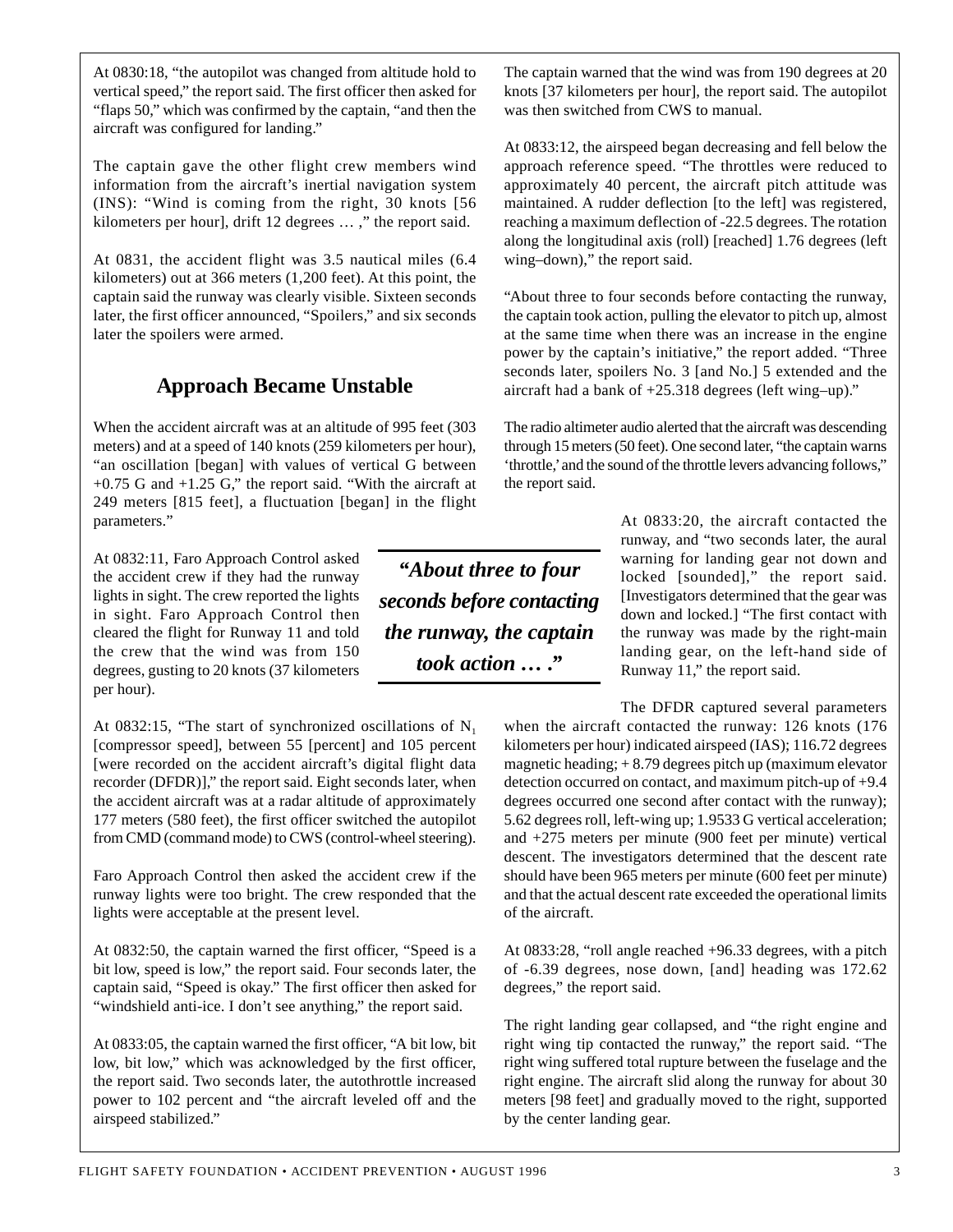"After the rupture of the right wing, fire developed and enveloped the fuselage from the right to the left. The right wing followed a trajectory next to the aircraft up to the area [where] it came to rest. The aircraft [departed] the runway at the right-hand side, with a track of about 120 degrees, in an inverted position.

"When leaving the runway and entering the runway edge, with soft and flooded ground [caused by] the torrential rain that [had fallen] on Faro Airport, the aircraft rolled left and the left-wing bottom side dug into the ground [and] disintegrated partially, and the fuselage broke into ... sections. It came to rest with the rear section in a normal position and the front section on the left side with the windows and doors [contacting] the ground. The fuel flowing from the tanks caused explosions followed by fire, causing the destruction of the rear fuselage up to the rear pressure bulkhead."

The aircraft came to a stop approximately 1,100 meters (3,609 feet) from the threshold of Runway 11 and 100 meters (328 feet) right of the runway centerline. "The accident occurred inside the airport perimeter," the report said.

The accident "was witnessed simultaneously by the firemen who crewed the vehicles [on the airport] and by the controllers on duty," the report said.

#### **Fire Fighters Provided Key Rescue Assistance Despite Muddy Conditions**

An airport fire-truck crew were in their

truck with the engine running, next to the fire brigade building, when they observed the crash and explosion. At 0834:45, the fire-truck crew drove to the crash site, positioned themselves close to the left side of the aircraft tail and began fighting the fire. A second fire truck arrived 30 seconds later and took a position close to the tail section.

Shortly thereafter, the rescue services chief arrived at the right side of the wreckage. As the flames diminished in intensity, the chief "saw figures coming out of the aft section of the aircraft and [started the] rescue operation," the report said. As survivors exited the aft section, they also were covered with watery foam that contained aqueous filmforming foam solution (AFFF) particles. [AFFF is a highly efficient fire-extinguishing agent, a primary resource in aircraft rescue, fire fighting and counteracting oil spills.] The evacuation continued for about three and a half minutes, made possible by the fire fighters' actions, which kept escape routes open, until an explosion reignited the fire.

Another fire-truck trying to reach the accident site became stuck in the muddy ground off the runway.

At 0837:09, the fire appeared to be under control, but it was re-ignited by a violent explosion that was located, according to reports of some witnesses, "in the middle of the wreckage" and according to others came "from under the No. 2 engine," the report said. "Together with the explosion, an intense flame spread horizontally up to the middle of the fuselage."

As the explosion took place, panic spread among the survivors, who began "running in the direction of the terminal," the report said. "The team chief and a [person] from the airport operation service picked up some wounded victims … and drove them to the arrival lounge." Airline ground personnel, customs officials and border police "took the wounded to the rescue post in the terminal," the report said. "The nurse on duty had not been warned of the accident."

Moments later, the first fire-truck to arrive at the accident site emptied its water tank, and the driver drove to a well to refill its tank. Forty-five seconds later, the fire-truck that was stuck in the mud emptied its water tank. "The cannon operator [on the truck] [integrated] himself in the rescue operation, and the driver proceeded to [the other truck that had emptied its water tank] in order to help with the refilling," the report said.

*The fire appeared to be under control, but it was re-ignited by a violent explosion.*

Another fire-truck emptied its water tank at 0838:45. "The cannon operator [joined] the rescue operation, and the driver [received] instructions to go back to the building in the command vehicle and pick up the Mercedes [fire-fighting] vehicle equipped with [fire-extinguishing] chemical powder," the report said.

At 0841:29, "the rescue chief [requested], by radio, transport vehicles and ambulances to evacuate the victims," the report said. Thirty seconds later, another firetruck ran out of water and departed to refill its tank.

The Mercedes vehicle arrived at the crash site with 1,500 kilograms (3,307 pounds) of fire-extinguishing chemical powder at 0845, the report said. The driver attempted to maneuver the vehicle next to the wreckage, but this was not possible because there were crash victims in the muddy area.

At 0846:40, "the rescue services chief [asked] again for vehicles to transport the victims," the report said. The first ambulance arrived at the accident site at 0851:11, followed five minutes and 46 seconds later by three more ambulances.

A fire-truck that returned from refilling its water tank became stuck in the mud when the driver attempted to obtain a windfavorable position on the right side of the aircraft.

The Faro municipal fire fighters arrived at 0900:39. Moments later, another ambulance arrived. The driver of another fire-truck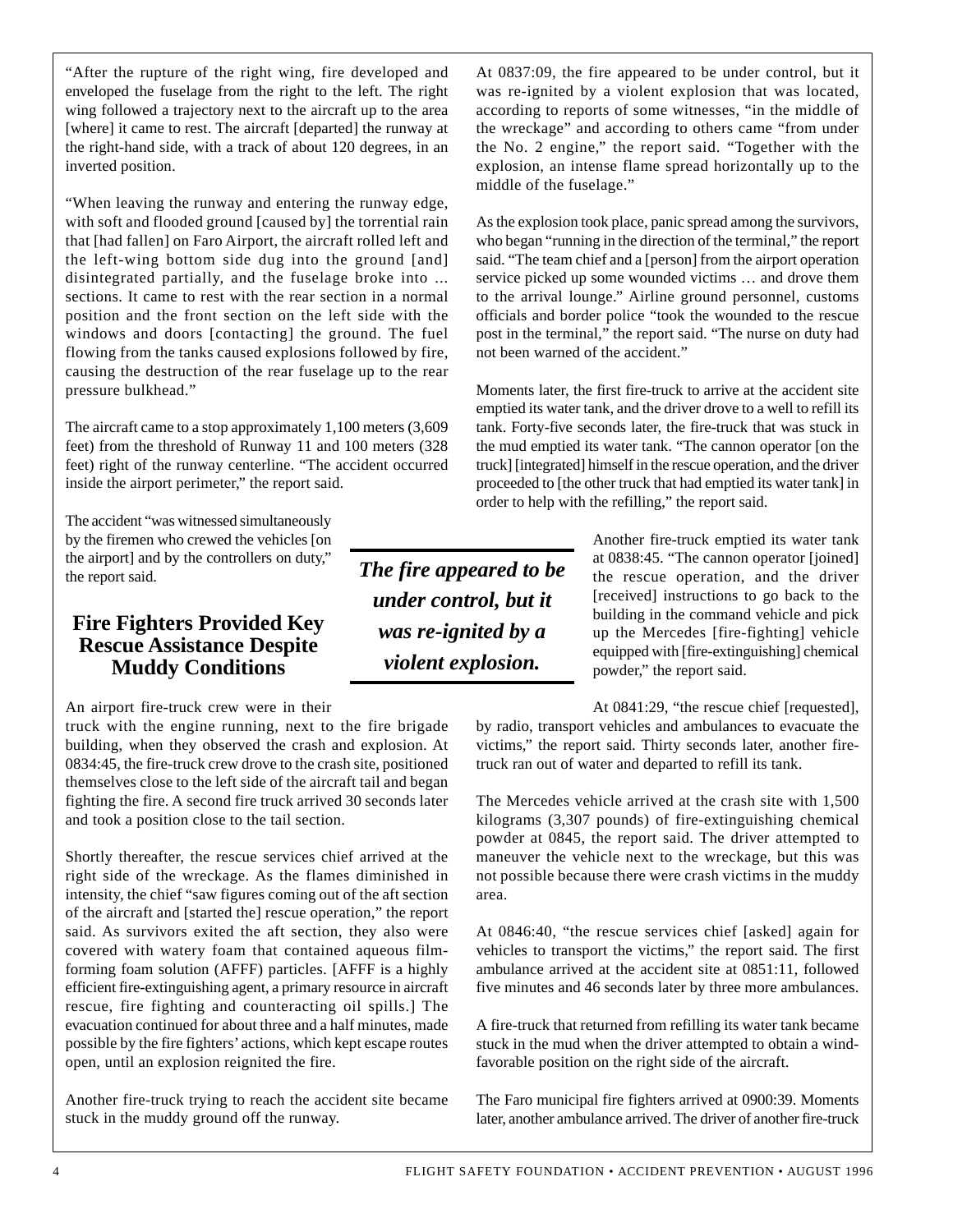that had refilled its water tanks was returning to the accident site when the truck had a flat tire caused by the wreckage. This truck blocked another fire-truck that was returning on the road to the accident site.

After repeated demands from a fire department team chief, a bus arrived at the accident site to transport survivors who had been in the forward section of the aircraft, the report said. At the rescue station set in the airport terminal, a doctor who had been passing by the airport stopped and assisted a Red Cross nurse in treating the injured persons. The most seriously injured were transported by ambulance to a local hospital.

At 1003:03, "fire re-ignited in the aft cargo compartment [of the accident aircraft]," the report said. "This fire was extinguished [by] the municipal firemen and other brigades."

The airport rescue chief "expressed concern about the large number of people around the accident site, [who were] hampering the rescue operation," the report said. The search for and the gathering of dead bodies continued and 40 to 50 stretchers were requested. At 1107, a Portuguese Air Force aircraft arrived with 60 stretchers, and several Portuguese Air Force helicopters flew survivors to the hospital.

By 1500, "the operation for search and gathering of dead bodies was finished, although later one body was reported missing," the report said. "This body, which was half-buried underneath the wreckage, was only located and removed 47 hours later with the help of a specialized member of the Dutch Police." Military vehicles transported the dead to the morgue at Faro hospital at 1700. The airport reopened at 1900.

## **Eighty Percent of Those Killed Died in Postcrash Fire**

Of the 340 occupants on board the accident flight, 56 (two cabin crew members and 54 passengers) were killed. Of the fatalities, 45 died as a result of the postcrash fire, nine died from head trauma, one died from either trauma or fire and one died from asphyxiation. Two crew members and 104 passengers were seriously injured, while nine crew members and 169 passengers received minor or no injuries. The aircraft was destroyed by the impact and postimpact fire.

All crew members were tested for alcohol only, with negative results. Medical examination and review of the medical histories of the three cockpit crew members revealed no abnormalities that would have contributed to the accident.

When investigators reviewed the wreckage pattern of the accident aircraft, they found that it had touched down "on the left-hand side of Runway 11, with a crab angle of seven degrees to the right and a roll angle of 5.62 degrees, left wing–up," the report said. "The aircraft wreckage was spread over the runway and on [both sides] in an area of around 184,800 square meters [1,989,187 square feet]."

In the touchdown zone of the runway, "traces of continuous sliding could be seen, with an increase in the width of the marks of the tires of the right-main gear and lighter slide marks of the tires of the main-center gear … ," the report said. "After the tire marks on the runway, a parabolic [curved] impact zone could be seen, approximately 15 meters [49 feet] wide, due to the impact and sliding of engine No. 3 on the runway."

The inboard right-wing flap was found on the left side of the runway, at the intersection of a taxiway. A few meters beyond the flap, "a wide and deep cut could be seen, [which had been] produced by the rim of the center-main gear No. 2 wheel," the report said. "This cut could be seen along the runway, turning progressively to the right-hand side and stopping close to the centerline."

The fuselage was found broken into two main parts. "The

*"The aft part of the fuselage … was consumed by fire, which started after the aircraft came to a stop."*

forward part, not consumed by fire … showed substantial damage on the right-hand side and a cut on the left-hand side … ," the report said. "This fuselage part was oriented 274 degrees west, and the distance between the radome and the runway centerline was 115 meters [377 feet]. The aft part of the fuselage … was consumed by fire, which started after the aircraft came to a stop. This part was oriented at 230 degrees west at [a] distance between the tailcone and the runway centerline of 82 meters [269 feet]."

The cockpit was found substantially damaged "on the righthand side with multiple fractures and skin deformation," which caused the right-lateral window to open, the report said. "Signs of sliding ... on the runway surface could also be seen, and also runway-edge mud, confirmed by the presence inside the cockpit of a [large] quantity of mud, water and vegetation. Inside the cockpit, the instrument panels and systems show[ed] fractures at the attachment points and were partially covered with mud."

When the tail section was examined, investigators found "the horizontal tailplane and right elevator were broken from the fuselage into parts ... ," the report said. "The fractures show that the break-off was caused by bending upwards in a vertical direction towards the vertical stabilizer. These parts were consumed by fire."

The report continued: "The vertical fin and rudder were broken from the fuselage … and fractured in several pieces. The fracture close to the separation zone show[ed] that the breakoff was caused by bending forces to the left of the aircraft."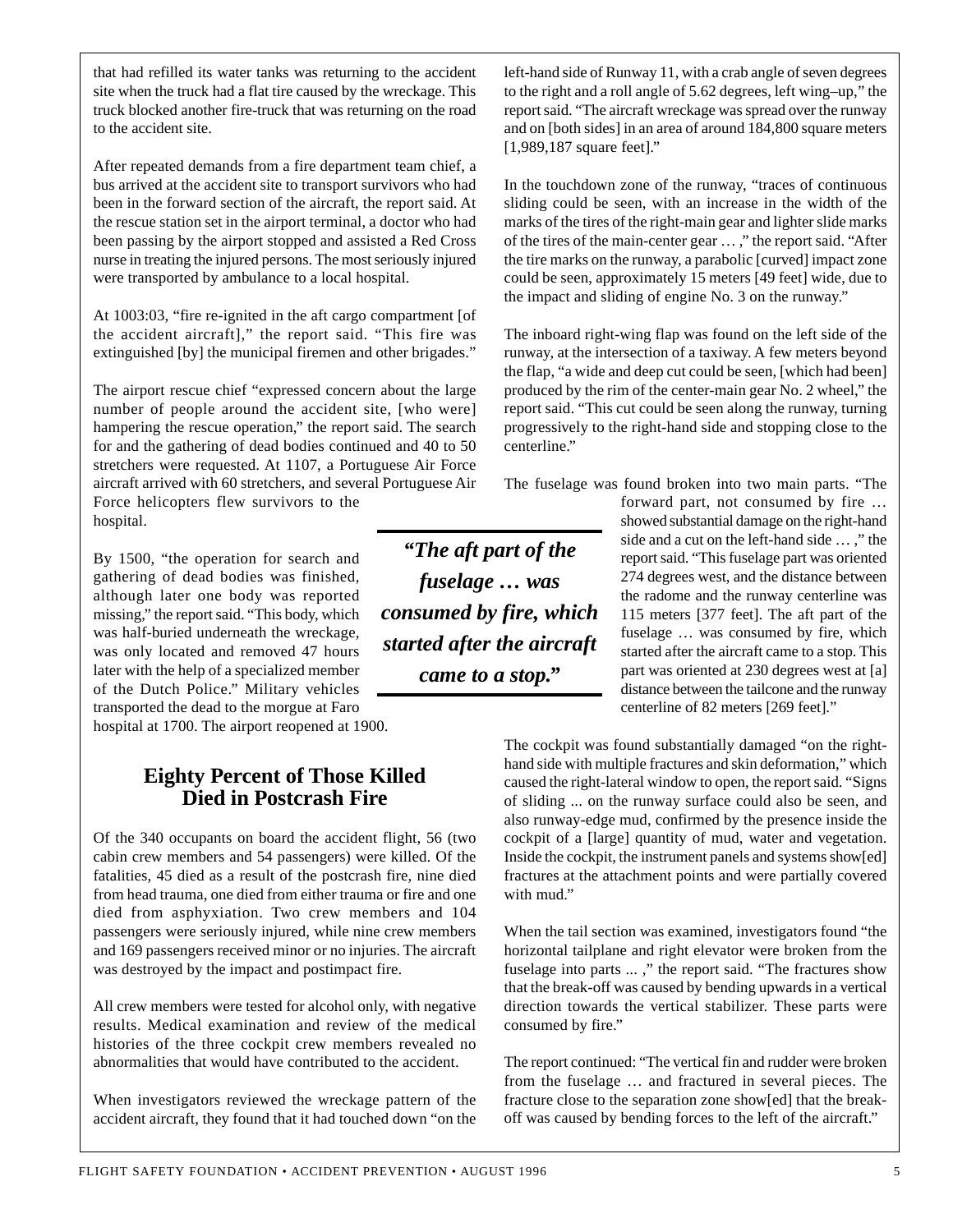The right wing was found "separated from the fuselage and some meters away from the attachment point, partially consumed by fire," the report said. "Slats No. 1 and [No.] 3, spoiler No. 1 and the inboard aileron were destroyed by fire. Engine No. 3 was connected to the wing by the pylon and showed important deformation caused by sliding on the ground."

The left wing was found "connected to the fuselage, showing several fractures caused by stress and explosion," the report said. "The wing-tip top skin showed marks of sliding on the ground. The inboard flap, vane, spoiler No. 1 and aileron were attached to the wing structure. The inboard flap was extended and at the end of its travel at 50 degrees."

When investigators examined the aircraft cabin, they found that the forward cabin (which, because of favorable wind conditions, was not touched by fire), showed "massive deformation consistent with the sliding on the right-hand side and ceiling, in the soft soil of the runway edge, and mud, sand and light vegetation entered this area," the report said.

The fuselage walls were deformed inward and "caused the general release of ceiling panels and the attachment points, air conditioning ducts and cables, with the isolating materials

being exposed, [and] on the right-hand side, the lateral supports failed as well as window frames, PSUs [passenger service units] and luggage bins," the report said.

The left side of the fuselage sustained "less destruction, and it could be verified that panels, bins and PSUs, although deformed, remained in place," the report said. "In spite of the extensive damage sustained by

the fuselage, there was no major structural deformation of the cabin floor, including the rails which fix the seats to the bulkheads. The after-impact state of the remaining cabin interior as passenger seats, jump seats, galleys, lockers and bulkheads, was very much affected by the rescue services [that evacuated] wounded passengers and trapped passengers."

The central and aft fuselage from row 17 "was destroyed by impact or by the explosions and subsequent fire, [and] it was not possible to examine the wreckage to assess the postimpact state of its equipment," the report said.

Investigators recovered seat groups from rows 16 and 22, and groups H, G and K from row 26, the report said. "These seats, many of which were destroyed by fire, showed great structural deformation, but it was not possible in the majority of the cases to separate the result of impact from the action of the mechanical means used to remove the wreckage," the report said. "The seats of rows 23 to 41, as well as the remaining cabin equipment of this section, were consumed by fire, which destroyed this part of the fuselage."

*All three engines were operating "at high RPM and were delivering power at impact."*

The passenger and cargo doors and escape slides were examined. On the left side of the aircraft, the crew and forward passenger door "showed evidence of being forced by the rescue teams," the report said. "The escape slide had a cut." The intermediate passenger door was closed and deformed, with the escape slide intact.

The central passenger door "was ejected from the aircraft and showed cuts in the structure," the report said. "It was found [about] five meters [16.4 feet] from engine No. 3. The girtbar was buried in the ground. The escape slide was not found." The aft passenger door "was destroyed, still connected to the rail, but in an inverted position," the report said. "The escape slide was released, not inflated and [was] destroyed. The upper cargo compartment door "showed indication of being sawed with [a] mechanical saw by the rescue team."

When the right-side doors and escape slides were examined, the crew and forward passenger door "was deformed but intact," the report said. "The escape slide was intact." The intermediate passenger door "was separate[d] from the aircraft and deformed," the report said. "The escape slide was intact." The aft passenger door "was not found and [was] presumed [to have been] destroyed in the fire that started after the aircraft

came to rest," the report said. "The escape slide was destroyed."

#### **No Signs of Precrash Fire or Mechanical Malfunction Found**

The aircraft's engines were examined and showed no evidence of an internal fire, the

report said. All three engines were operating "at high RPM [revolutions per minute] and were delivering power at impact," the report said.

The No. 1 engine was found "separated from the wing by fracture of the pylon thrust fittings and pylon aft bulkhead, and was located … on the right-hand side of the fuselage and close to the zone of separation of the two fuselage sections," the report said. The No. 2 engine was found "in its normal position on the aircraft, in the tailcone," the report said.

The No. 3 engine "was connected to the wing by the pylon," the report said. "The pylon was deformed with the engine leaning to the left. The cowling was touching the ground in the area between 7 [o'clock] and 10 o'clock (seen from [the rear])."

All landing gear were located and examined. The right-main gear "components were found attached to the right wing or in its vicinity, except the truck beam, which separated from the gear assembly and was found at approximately 10 meters (33 feet) to the left [of the wreckage]," the report said.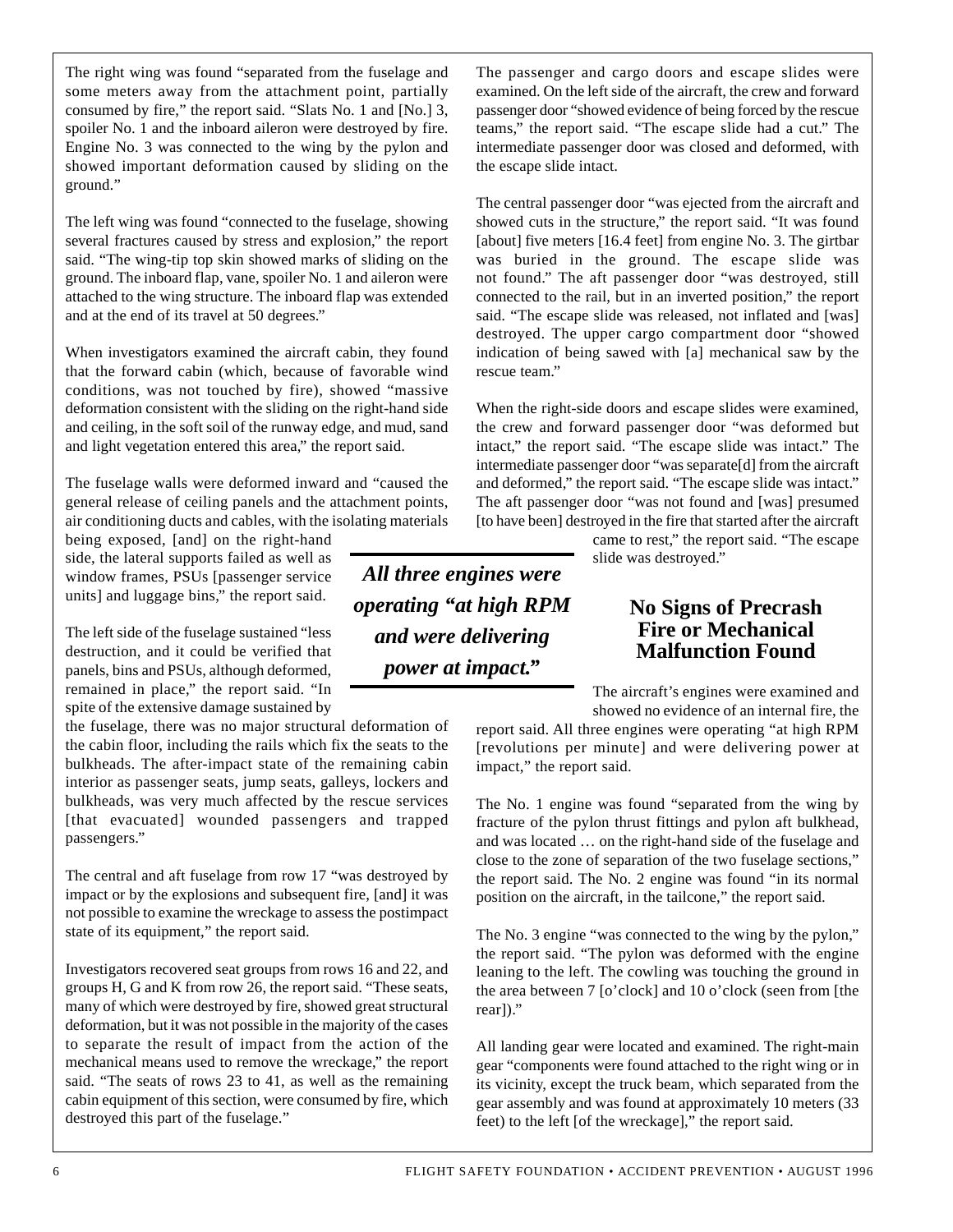down and locked, but totally destroyed by fire," the report said. The right-hand wheel showed damage to the right rim, resulting from scraping through the runway, which made the tire separate, [and it] was found close to the runway centerline." The nose gear showed no damage "and it was down and locked," the report said. The history and maintenance records of the accident aircraft

The left-main gear "was intact and in the position down and locked," the report said. "It was verified that the tires were damaged by fire." The main-center gear "was in the position

were reviewed. The aircraft was manufactured in 1975, at which time it was purchased by the Royal Dutch Air Force. At the time of the accident, all applicable airworthiness directives (ADs) were up to date.

The aircraft technical log was recovered from the crash site, the report said. A review of the log, plus additional information supplied by the operator, showed no pending items that affected the airworthiness of the aircraft. Nevertheless, the aircraft was dispatched from Amsterdam with the No. 2 engine thrust reverser unserviceable. This was in violation of the aircraft operations manual (AOM) dispatch deficiency guide, "which made landings in Amsterdam mandatory with three operating reversers," the report said.

The weight-and-balance for the accident flight was computed by investigators and found to be within the limits prescribed in the accident aircraft's AOM.

# **Final Flight Phase Reconstructed Using On-board Recorders**

The accident aircraft was equipped with a cockpit voice recorder (CVR) and a DFDR. "The CVR and [DFDR] were found in the aircraft wreckage in the tail right side, with the covers showing signs of [exposure] to fire," the report said. When the CVR was opened, investigators found that approximately 10 centimeters (four inches) of the tape had been destroyed. "The recording [ended] when the aircraft landed at Faro," the report said.

When the CVR tape was reviewed, "the legibility of the recording was [poor because of] a strong background noise, which severely affected the reading; therefore, it was necessary to request the help of [the] NTSB [U.S. National Transportation Safety Board], which used a digital filtering technique to remove noises," the report said.

The DFDR was sent to the NTSB for readout. The DFDR tape "showed discoloration and contamination, mainly in the [section that registered during] the last minute before the accident," the report said, but investigators were able to successfully read the tape.

*The aircraft was dispatched from Amsterdam with the No. 2 engine thrust reverser unserviceable.*

The accident aircraft was also equipped with an airborne integrated data system (AIDS), the report said. "It was possible to reconstruct the development of the last flight phase, using the recordings of [the] DFDR, AIDS and [air traffic control] radar," the report said.

The background and qualifications of the flight crew were reviewed. The captain, 56, held an airline transport pilot (ATP) certificate that was valid until February 1993. He had logged a total of 14,441 flying hours, with 1,240 hours as captain in the DC-10. In 1992, the captain made five flights to Faro Airport.

The captain had been employed by Martinair since 1968. Since joining Martinair, he had been a training captain on the Convair CV-640; first officer on the McDonnell Douglas DC-8; captain and instructor on the McDonnell Douglas DC-9; captain, instructor and deputy chief pilot on the Airbus A310; and first officer, captain and instructor on the DC-10.

The captain had been involved in two incidents during his flying career, the report said, but the nature of the incidents was not revealed.

> The first officer, 31, held a commercial pilot certificate and an instrument rating. He had logged a total of 2,288 hours, with 1,787 hours as first officer in the DC-10. The first officer had made no flights to Faro Airport in 1992, but he had made one flight to Faro in 1990.

> The first officer obtained his private pilot license in 1983 and his commercial certificate and instrument rating in 1988.

He was then employed as a business aviation pilot flying the Cessna 172 and Cessna 182. He was also employed as a first officer on a CE-550 (Cessna Citation) for six months, until being hired by Martinair Holland in 1989. He entered initial training as a first officer on the DC-10. The first officer did not have any reports of previous accidents or incidents.

The flight engineer, 29, held a flight engineer certificate that was valid until May 1993, and he was an instrument-rated commercial pilot. He had logged a total of 7,540 flying hours, with 1,348 hours as flight engineer on the DC-10. He began his flying career as a pilot for oil and charter companies.

The flight engineer had obtained his commercial certificate and instrument rating in Canada. He began his flying career as a pilot for oil and charter companies. He was employed as a second officer for Canadian Airlines in 1988, a flight engineer for Swissair from 1989 to 1991 and a second officer for Canadian Airlines in 1991, and he was hired by Martinair as flight engineer on the DC-10 in 1992, the report said. The report said that the flight engineer had been involved in some previous accidents as a pilot, but it gave no details.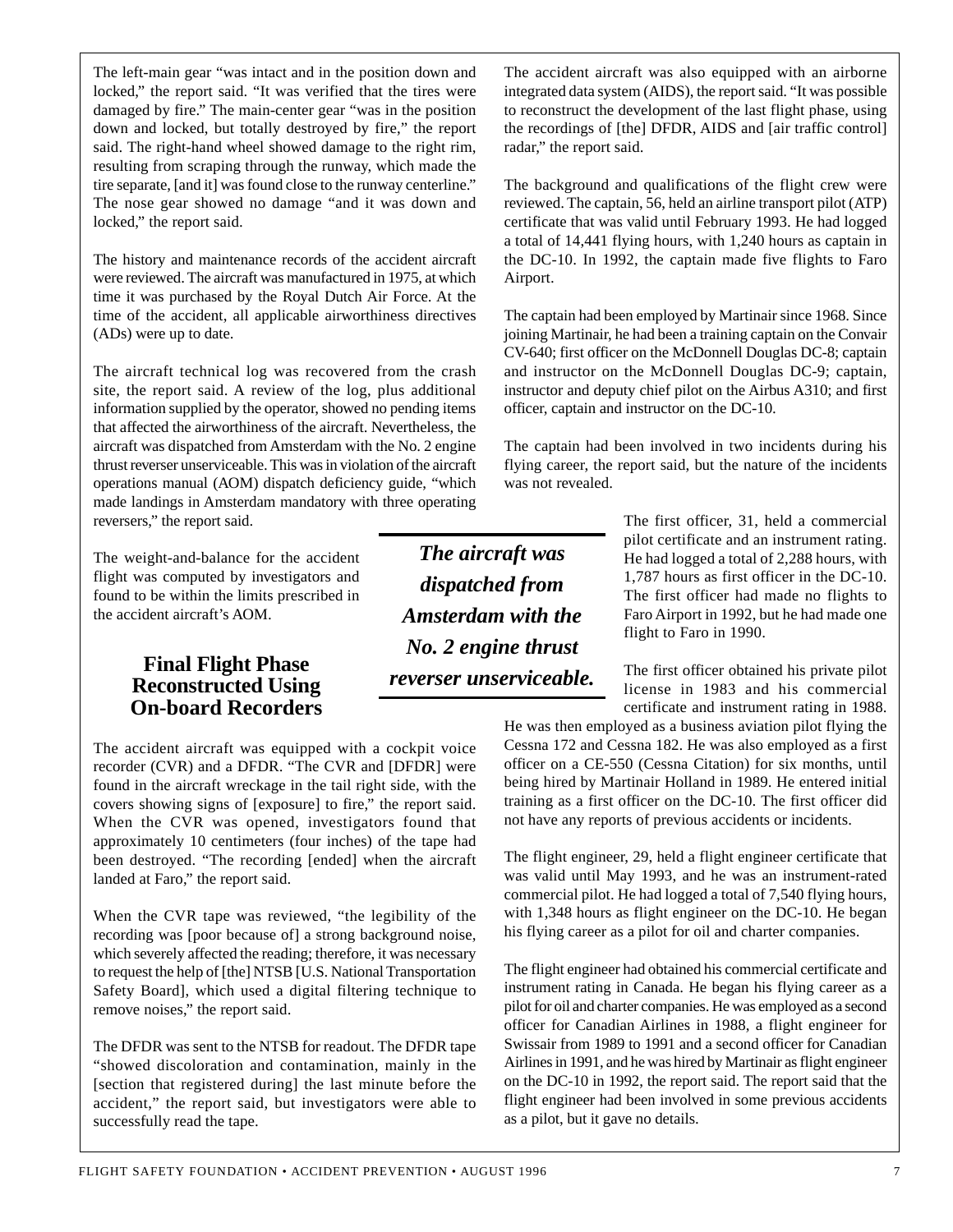Investigators reviewed the activities of the flight crew during the 72 hours preceding the accident and did not find "any significant abnormalities of behavior or evidence of overwork or jet lag," the report said. "However, it was not possible to find in detail the private activities of the crew in this period, i.e., rest hours before reporting for duty."

The weather encountered by the accident flight was reviewed. "The sky was very cloudy or overcast, with a predominance of vertical cumulonimbus clouds associated with bands of convergence, causing rain [and] heavy showers, at times with thunderstorms," the report said. Between 0827 and 0837 (the period during which the accident occurred), "the average rainfall intensity reached values of around 60 [millimeters] to 65 millimeters (2.3 inches to 2.5 inches) per hour, which means that a violent storm arose," the report said.

Wind sensors in the vicinity of the Runway 11 threshold showed that at 0832:30 (about a minute before touchdown), "a rotation in wind started  $(20 \text{ degrees} + 20 \text{ degrees} + 10$ degrees in a period of one minute) and an increase of average intensity (from 20 [knots] to 27 knots [37 kilometers per hour

to 50 kilometers per hour] in a period of two minutes) and then between [0832:30 and 0833:00], a gust of 35 knots [65 kilometers per hour] with a magnetic direction of 220 degrees occurred," the report said.

A special weather observation at Faro Airport, taken approximately six minutes after the accident, reported the following

conditions: Wind from 170 degrees at 23 knots (43 kilometers per hour) gusting to 34 knots (63 kilometers per hour), visibility 3.1 miles (five kilometers), light or moderate thunderstorm without hail but with rain, 3/8 stratus at 300 feet (91 meters), 7/8 stratocumulus at 2,300 feet (702 meters) 2/8 cumulonimbus at 2,000 feet (610 meters), temperature 55 degrees F (13 degrees C), dew point 54 degrees F (12 degrees C).

The Netherlands National Aerospace Laboratory (NLR) investigated the wind-shear conditions in the vicinity of Faro Airport during the accident flight's approach, the report said. The study revealed that the accident aircraft "crossed a downburst during the final-approach phase, from which it emerged at [214 meters (700 feet)] without negative effects, except the beginning of the oscillations in the flight parameters."

The report continued: "At around one kilometer [0.6 mile] from the runway threshold, the aircraft crossed two more [small microbursts]. The last microburst created variations in headwind and tailwind in an intensity that could have triggered the windshear warning system if the aircraft had been equipped with such a device." [A microburst is a downburst that has a maximum horizontal extent of four kilometers (2.5 miles)].

At times during the final approach wind-shear values could have exceeded the accident aircraft's performance limits, the report said.

Investigators reviewed the actions of the accident flight crew during the approach. "As a whole," the report said, " ... the crew coordination procedures were performed in a satisfactory way."

"The longitudinal instability [that] was registered during the final phase of the approach may have induced the pilot to manually reduce the power, in order to bring the aircraft back to the glidepath or with the objective of stopping the sequence of oscillation which probably resulted from an interaction between the operation of the automatic systems, namely the ATS [automatic throttle system] and the operation of the controls by the pilot," the report said.

The instability may have resulted when the aircraft encountered an updraft while the autopilot was engaged in the command mode, the report said. The oscillations were aggravated when the autopilot was switched to CWS.

*Between 0827 and 0837 (the period during which the accident occurred), "a violent storm arose."*

The approach became unstable "when the aircraft was at a radar altitude of [229 meters (750 feet)] and continued during the remainder of the approach," the report said. "The [Martinair] company operations manual … strongly recommends that in cases when an approach is not stabilized at [153 meters (500 feet)] (height above touchdown) or below that level, the

approach should be abandoned … ."

The report said that the captain should have "considered the approach as unstable when the rate-of-descent below 500 feet suffered variations between [+31 meters per minute and 397 meters per minute (100 feet per minute and 1,300 feet per minute)] … ."

The report said that the high sink-rate resulted from "the fact that the throttles were reduced to idle at a radar altitude of about [46 meters (150 feet)], when under normal circumstances the autothrottle should only initiate the retard mode at a radar altitude of [15 meters (50 feet)] ."

The power was prematurely reduced to idle, probably as a result of the crew's concern about the landing distance available and to prevent excessive airspeed, the report said.

As the aircraft crossed the runway threshold, it "encountered a crosswind component of 40 knots [74 kilometers per hour], and a tailwind component of 10 knots [19 kilometers per hour] ...," the report said.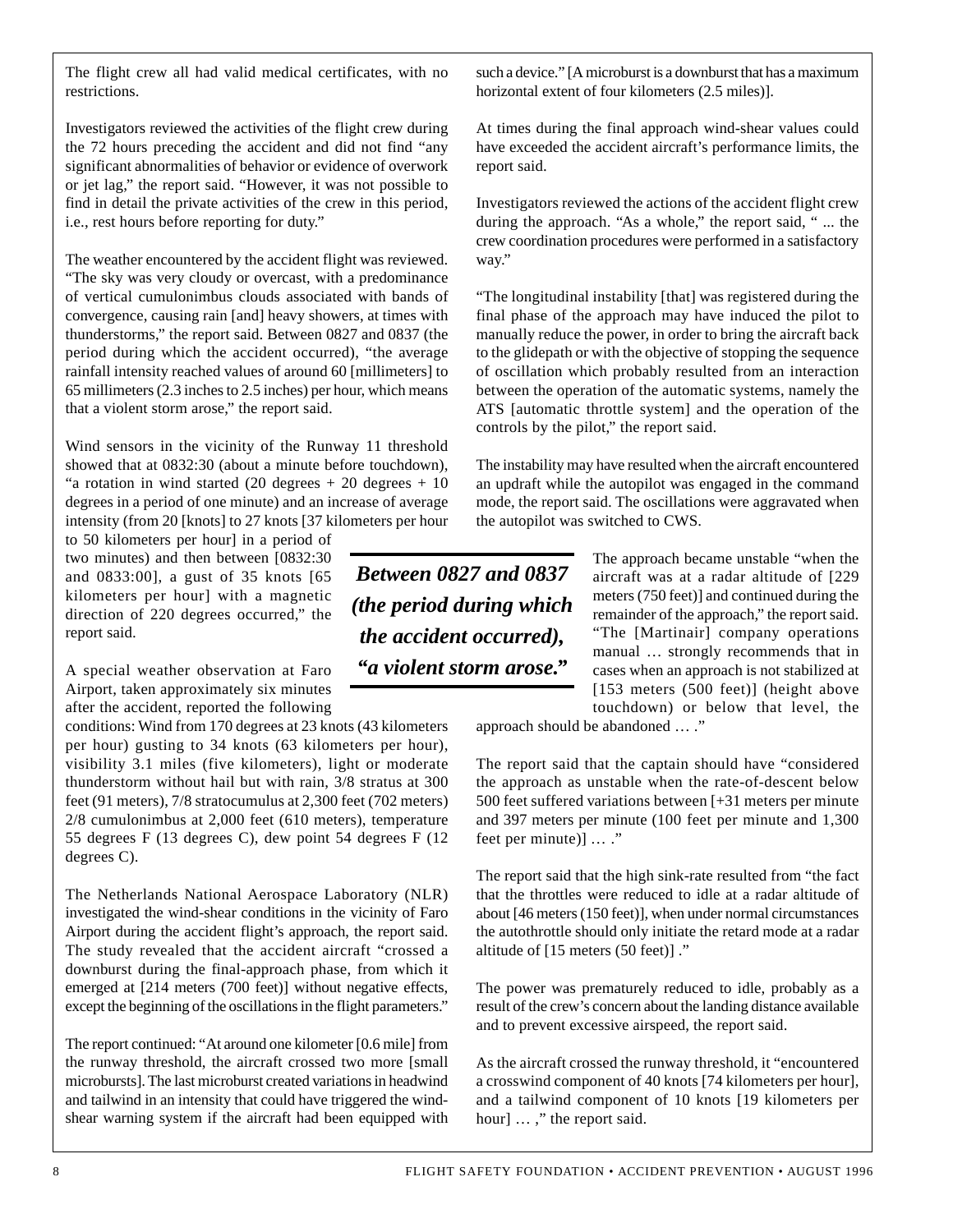"The switching from CWS mode to normal flight just before landing [at RA 25 meters (80 feet)] must have contributed [to] the abrupt flare followed by the hard landing due to the fact that the landing technique with CWS on is significantly different from manual landing," the report said. "The switching from CWS to manual was provoked by the [captain's] command of right wing–up, which was counteracted by the [first officer]."

The Faro approach controller did not warn the accident flight of the possibility of wind shear during its approach, nor did the crew of the aircraft that landed before the accident flight report a wind-shear encounter, the report said. However, "it's thought that the captain [of the accident flight], as an experienced professional, could be aware of the possibility of [an] occurrence of this type of phenomen[on] in the meteorological conditions present in the Faro Airport area," the report said.

The report noted: "The crosswind component resulting from the wind provided by the approach controller was 14 knots [26 kilometers per hour] and the one resulting from the [aircraft's INS] was 20 knots [37 kilometers per hour] … . According to the AOM procedures, the crosswind component should not exceed 15 knots [28 kilometers per hour] under braking conditions 'medium' and five knots [nine kilometers per hour] under braking conditions 'poor.' The use of flaps selection 35 degrees, as recommended in company procedures for … wind-shear conditions, instead of the 50-degrees selection [that] was used, would have [increased] the landing distance."

Using the 35-degree flap setting would have increased the accident flight's landing distance by 300 meters (984 feet), which would have exceeded the landing distance available on Runway 11 by 255 meters (837 feet). "The crew did not use operational procedures which took into account the occurrence of wind shear," the report said.

Investigators reviewed Faro Airport's facilities and navigational aids (NAVAIDs). The airport's only runway (11/29) is 2,490 meters (8,170 feet) long and 45 meters (148 feet) wide. The runway lighting consists of edge, touchdown-zone and centerline lights. The approach ends of both runways are equipped with precision approach path indicator lights. "Lighting of Runway 11 was in perfect working condition at the time of the accident," the report said.

The available NAVAIDs consisted of a VOR/DME and a nondirectional beacon (NDB).

Information on surface winds at Faro Airport was gathered by sensors installed near the thresholds of Runways 11 and 29, and the information was displayed in the airport control tower "at the Airport Control and Approach Control [positions]," the report said. The displays in the airport control tower "show the wind for Runway 11 or 29, according to the selection made," the report said.

The report noted that the wind-display selector "is a rotating switch, which rotates 30 degrees between the reference marks for Runways 11 and 29," the report said. "The displays do not show any other information that clearly could determine which runway was selected."

Investigators determined that the wind information provided to the accident flight by Faro Approach Control was for Runway 29. As a result, the approach controller who provided wind information to the accident flight said he was not aware of any wind gusts while the accident aircraft was on short final to Runway 11.

Based on its investigation, the DGAC Investigation Commission presented the following conclusions:

- "The aircraft was in an airworthy condition and was properly certified for the flight;
- "The weight-and-balance was within the approved limits;
- "There were no indications of faults on the aircraft or its systems that could either have contributed to the degradation of safety, nor could have increased the workload on the crew during the last phase of the flight;
- "The inoperative items at departure from Amsterdam did not affect the aircraft operation;
- "The crew [were] properly ... qualified and certified for the operation of the aircraft;
- "The air traffic controllers were properly licensed and qualified;
- "The aircraft in the final phase of the approach crossed a turbulence area associated with microburst and downburst phenomena that initiated a longitudinal instability of the aircraft;
- "The use of the automatic flight control systems (ATS [and] CWS) could have degraded the crew's perception of the turbulence and the instability of the approach;
- "The aircraft was informed by [Faro] Approach Control that the runway was flooded. The crew did not associate the term flooded with bad braking conditions (Poor), due to a lack of update of the ICAO [International Civil Aviation Organization] phraseology in the [AOM] and Crew Training Manual;
- "Faro Approach Control did not transmit to the aircraft the [information that winds] on Runway 11 … reached 220 degrees with 35 knots [65 kilometers per hour] between [0832:40 and 0833:30];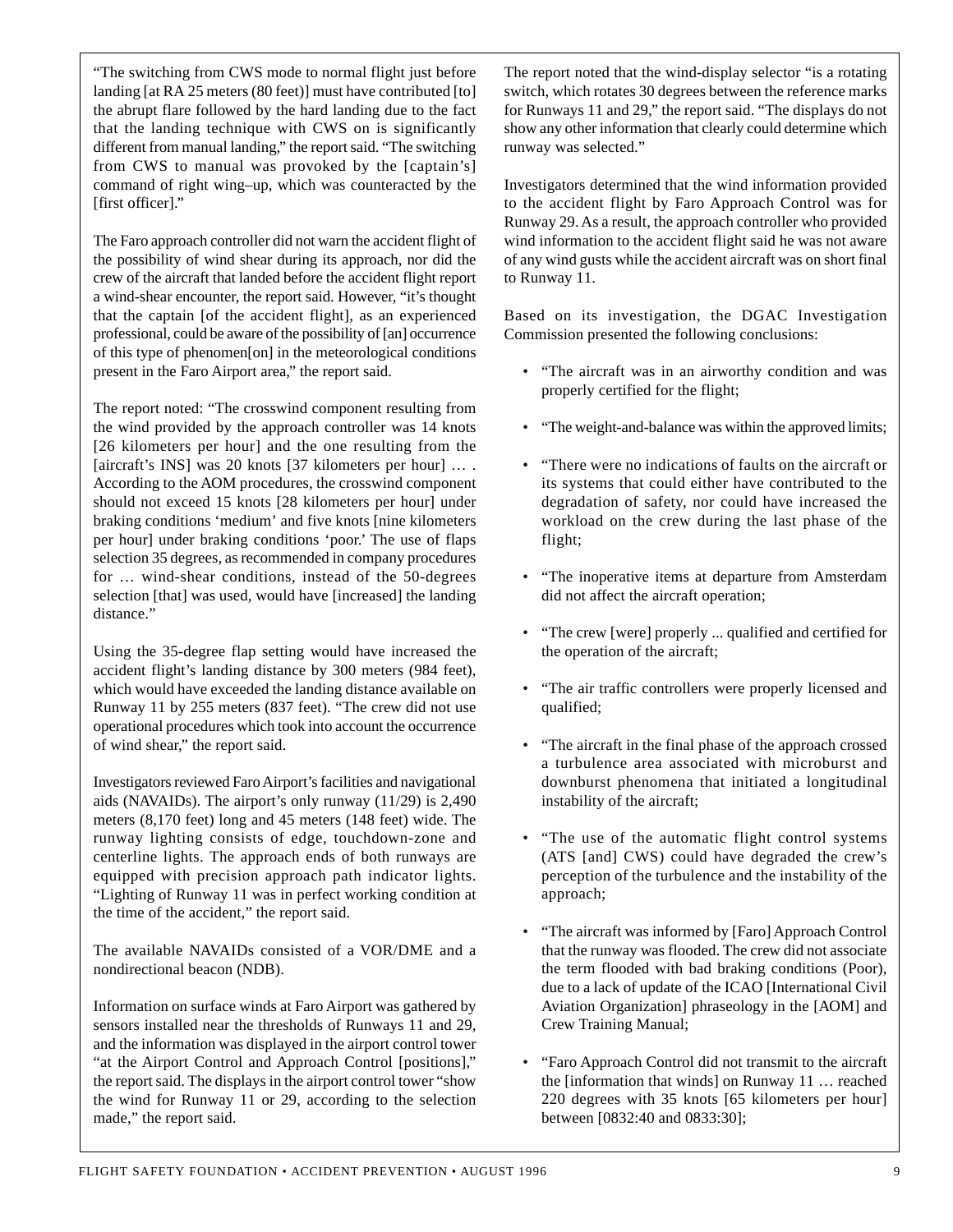• "The accident was generally survivable; [nevertheless, the survival rate was reduced] by the fire [that] broke out and [spread] after the impact;

• "The captain's intervention during the whole approach seems to have been too passive, and concerning the last

power increase, it came too late;

- "The action of the fire-fighting personnel [made] a significant contribution to the [survival] of the passengers of the aft section [by] keeping open the escape routes;
- "The emergency plan was activated correctly, but its further development was affected by insufficient coordinating instructions; [and,]
- "The medical equipment at Faro Airport at the time of the accident was inadequate in certain respects."

#### **Weather and Multiple Human-error Factors Contributed to Accident**

The DGAC determined that the probable causes of the accident were "the high rate of descent in the final phase of the approach and the landing made on the right landing gear, which exceeded the structural limitations of the aircraft, [and] the crosswind, which exceeded the aircraft limits and which occurred in the final phase of the approach and during landing."

The report said that the following factors contributed to the accident:

- "The instability of the approach;
- "The premature power reduction and the sustaining of this condition, probably due to crew action;
- "The incorrect wind information delivered by [Faro] Approach Control;
- "The absence of an approach-light system;
- "The incorrect evaluation by the crew of the runway conditions;
- "CWS mode being switched off at approximately [24 meters (80 feet)] RA, causing the aircraft to be in manual control in a critical phase of the landing;
- "The delayed action by the crew in increasing power; [and,]

• "The degradation of the lift coefficient due to the heavy [rain] showers."

Based on its investigation, the DGAC Investigation Commission developed a number of recommendations. Some of the significant recommendations made to Martinair were:

- Review procedures for takeoffs and landings and specify when the first officer should be allowed control of the aircraft during adverse weather and/or during marginal operating conditions;
- Review procedures for operation of the aircraft with the No. 2 engine thrust reverser inoperative; and,
- "Reassess the training of crews concerning wind shear, especially concerning the recognition … of this phenomenon."

Some of the significant recommendations regarding the operation of Faro Airport were:

*"The high rate of descent in the final phase of the approach and the landing made on the right landing gear … exceeded the structural limitations of the aircraft … ."*

- Install a runway approach-light system;
- Install wind displays in the control tower that conform to international standards;
- Install wind sensors on Runway 11 that conform to international standards;
- Improve emergency access routes from the fire brigade building to the runway and create [an] alternative access [route], and improve terrain drainage ;
- Improve the water refill system for fire fighting vehicles; and,
- Review and change airport emergency plans to conform with ICAO standards.

The Netherlands Aviation Safety Board (NASB) commented in the final accident report: "The [NASB] is of the opinion that the Portuguese report, in general, correctly reflects the course of events leading up to the accident. The [NASB] agrees with the factual information and generally agrees with the analysis and the conclusions drawn from it."

But the report added: "The [NASB believes] that the analysis of several aspects in the course of events should be expanded, in order to accurately determine the probable causes of the accident and the contributing factors, for the purpose of learning the lessons and taking accident prevention measures."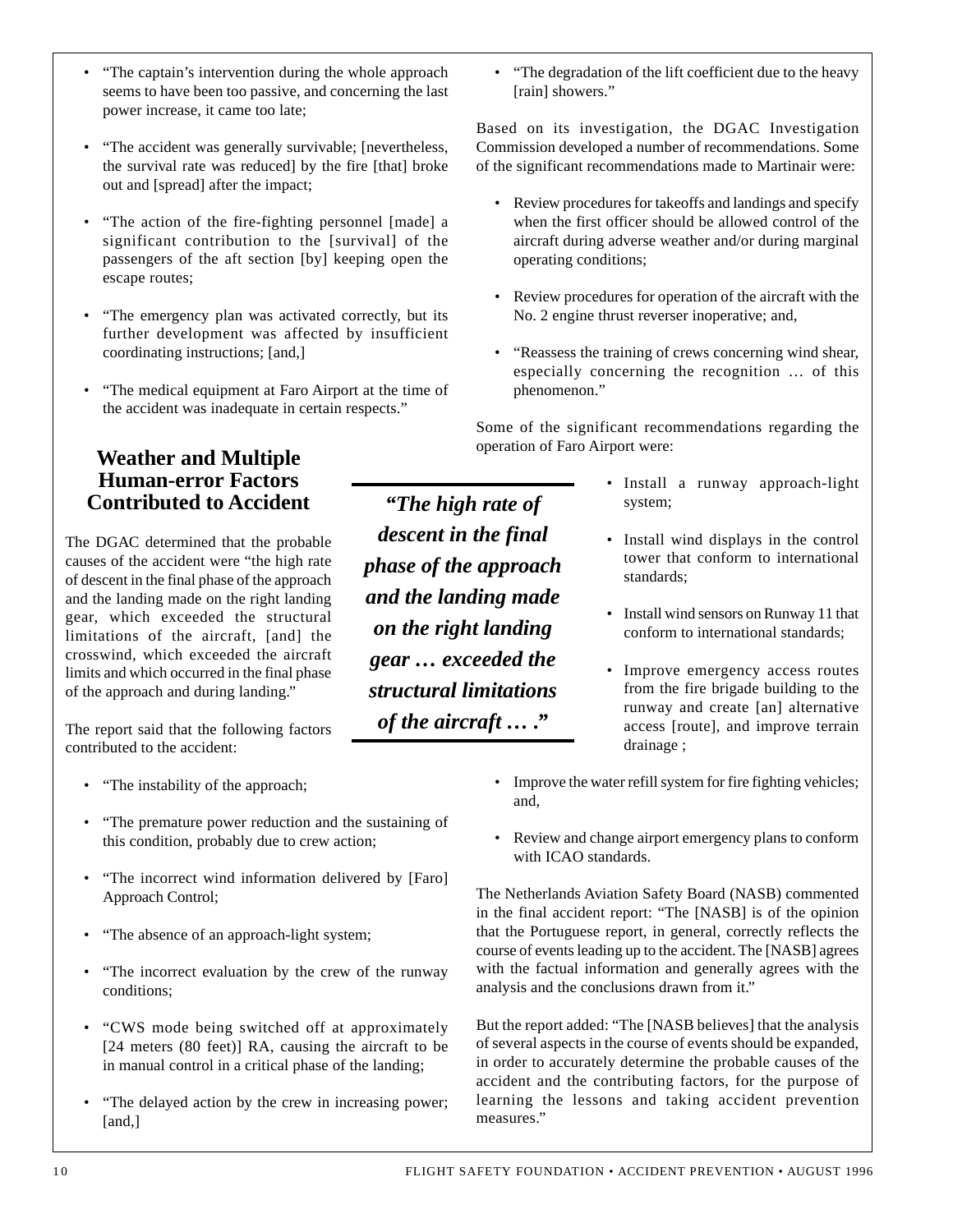The NASB noted that "the crew of the [accident flight] [had] been fully aware [of] the prevailing weather at the Faro Airport, with the exception of the extreme conditions at the time of the accident," the report said. "From the forecast and the prevailing weather, the crew … did not expect the ... wind-shear phenomena. … Consequently, according to AOM procedures, the crew briefing incorporated a standard 50-degree flap landing, anticipating a wet runway."

The NASB said that "the Actual Landing Distance as calculated by the crew according to company regulations, was within the Available Landing Distance. With the reported wind [of] 150 degrees, [15 knots to 20 knots (28 kilometers per hour to 37 kilometers per hour)], the crosswind component was within the limit of 30 knots [56 kilometers per hour] for braking action 'Good' and also within the limit of 15 knots [28 kilometers per hour] for braking action 'Medium.'"

Knowing the runway was wet, the captain "instructed the [first officer] to make a positive touchdown, which is standard operating procedure to avoid aquaplaning," the report said. "The reported weather at Faro was not of exceptional concern to the crew, since, with the precautions they had taken in view of the wet runway, all conditions were within the operational limits of the aircraft."

## **Nonstandard Terminology Led to Crew Misunderstanding**

The NASB commented on the Faro approach controller's report to the accident flight that "the runway conditions are flooded," the report said. In ICAO terminology, the word "flooded" indicates that "extensive standing water is visible," the report said. "This word should, if possible, be accompanied by a figure indicating water depth. The word 'Flooded,' however, did not trigger the crew's mind, and its significance was not realized by the crew."

The captain understood the term "flooded" to mean that the runway was wet, the report said. "In the AOM, no reference is given to the word 'Flooded,'" the report said. "The AOM states that braking action is 'Medium' with 'Moderate to heavy rain on a clear runway' and 'Poor' with 'standing water.' If the crew had understood the meaning of the word 'Flooded,' they would have considered the braking action as 'Poor.' In view of the prevailing weather, with heavy rain at times, they applied the AOM tables for braking action 'Medium.'"

The NTSB also commented on the DGAC's final report. The NTSB said that in accordance with Martinair's AOM approach precautions for wind-shear procedures, "it appears from the report that the following procedures were not followed:

- "Achieve a stabilized approach no later than [305 meters (1,000 feet)] AGL [above ground level];
- "Avoid large thrust reductions or trim changes in response to sudden airspeed increases, as these may be followed by airspeed decreases;
- "Consider using the recommended flap setting. (Recommended flap setting is minimum flap setting authorized for normal landing configuration.); [and,]
- "Use the autopilot and autothrottles for the approach to provide more monitoring and recognition time. If using the autothrottles, manually back up the throttles to prevent excessive power reduction during an increasing performance shear."

The NTSB concluded: "During the approach, use of flaps 50, the low airspeed and throttle movement to idle minimized the flight crew's options for recovery and increased the recovery time required. Once the autopilot was disengaged, CWS with ATS remained, functions which were inappropriately used by the flight crew."♦

Editorial note: This article was adapted from *McDonnell Douglas Corporation DC-10-30F, Martinair Holland NV, Final Report on the Accident Occurring at Faro Airport — Portugal, on 21 December 1992*, Report no. 22/Accid/GD1/92, prepared by the Director-General of Civil Aviation (DGAC) of Portugal. The 150-page report was unofficially translated from Portuguese into English by the Netherlands Aviation Safety Board, and in the event of conflicting text, the Portuguese report is the valid document.